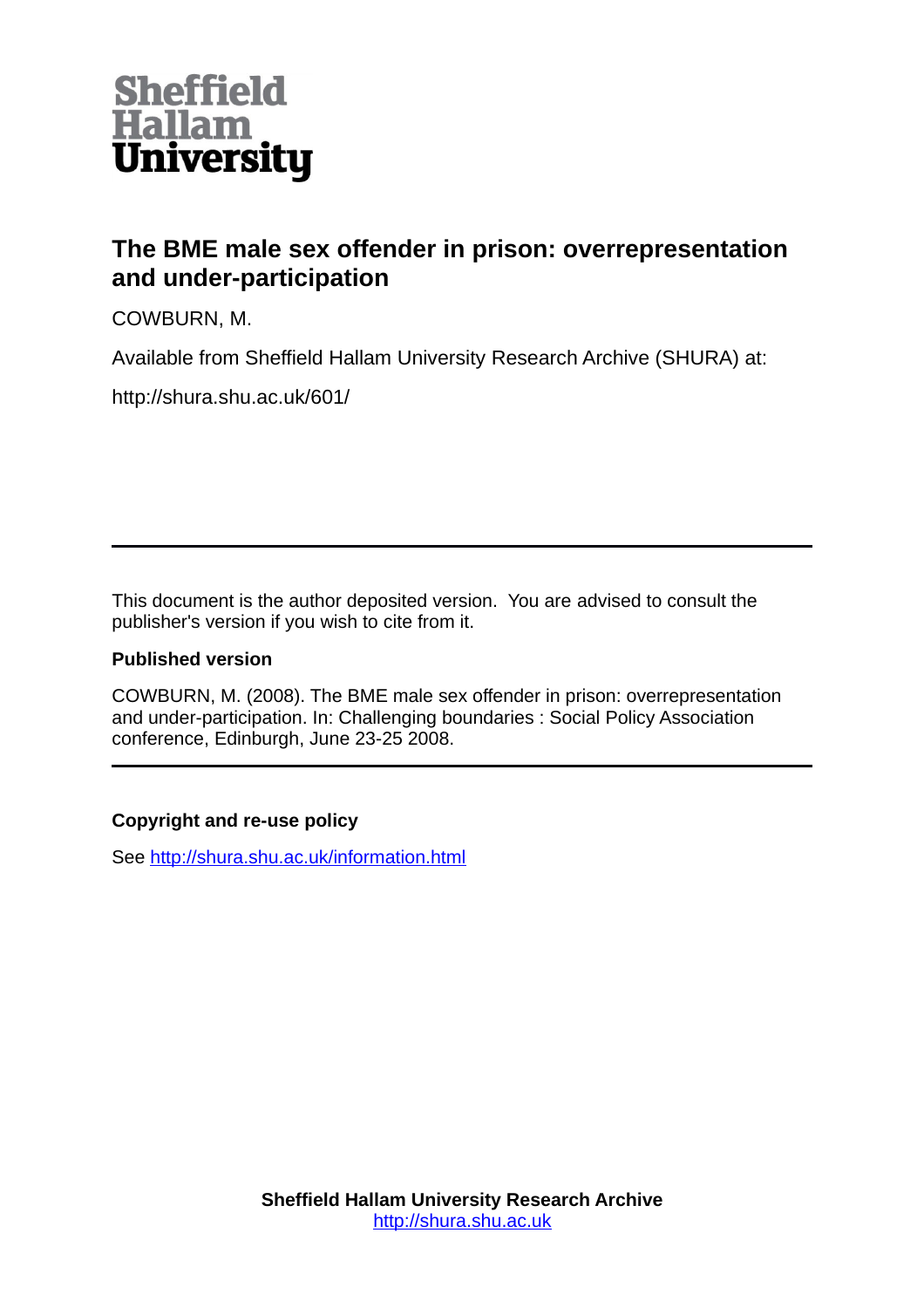Dr Malcolm Cowburn - *The BME male sex offender in prison: overrepresentation and under-participation.* 1

Paper delivered to:'Challenging Boundaries: Social Policy Association conference'

Edinburgh 23-25 June 2008

# **The BME male sex offender in prison: overrepresentation and under-**

**participation**

**Dr Malcolm Cowburn** 

## **Senior Lecturer in Social Work**

**University of Bradford** 

**m.cowburn@bradford.ac.uk** 

# **Paper delivered to:**

# **'Challenging Boundaries: Social Policy Association conference'**

**Edinburgh** 

**23-25 June 2008**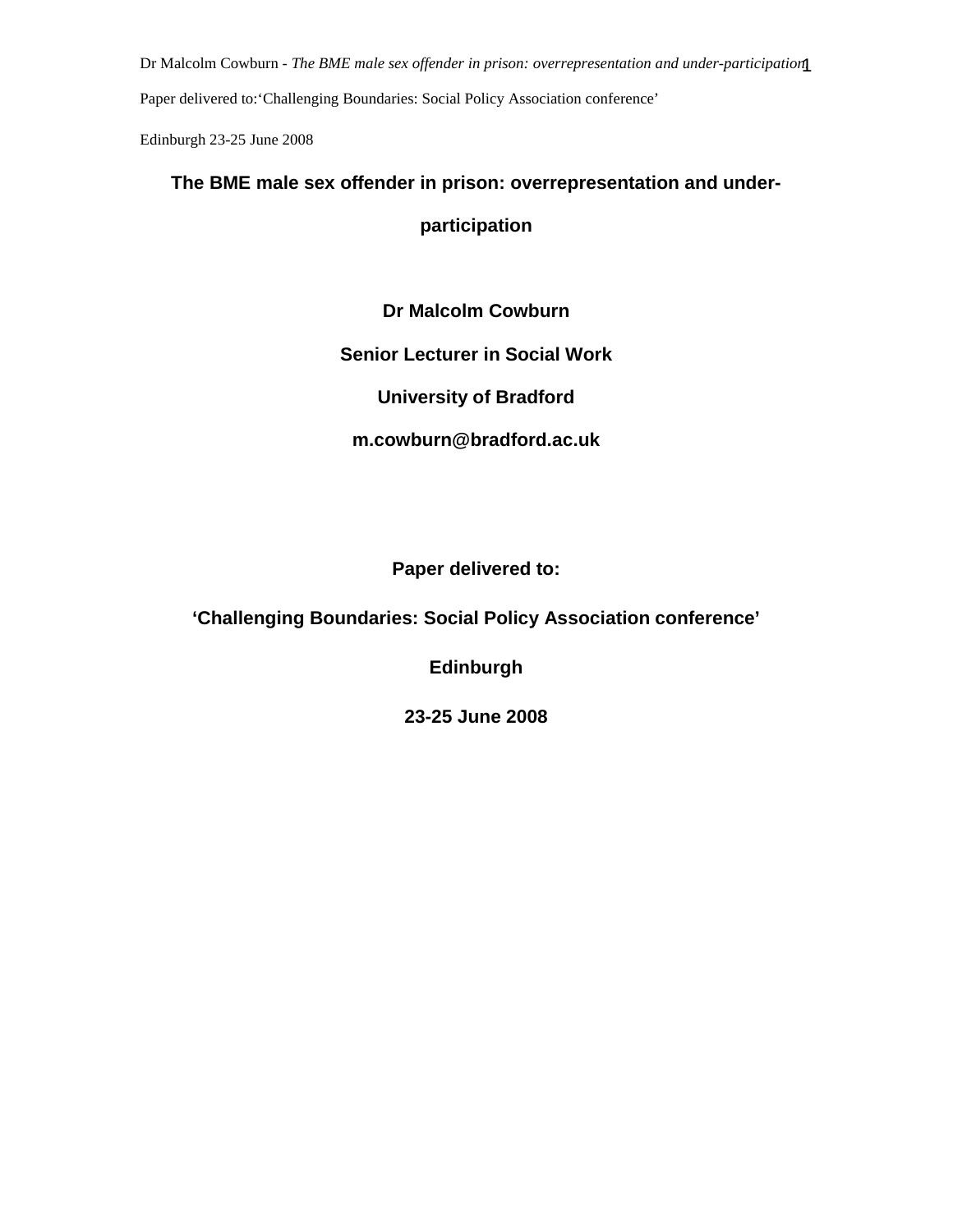Dr Malcolm Cowburn - *The BME male sex offender in prison: overrepresentation and under-participation* Paper delivered to:'Challenging Boundaries: Social Policy Association conference'

Edinburgh 23-25 June 2008

# **The BME male sex offender in prison: overrepresentation and underparticipation**

Malcolm Cowburn

## **Introduction**

This paper is derived and developed from two recent papers that I prepared jointly with two colleagues (Cowburn, Lavis, & Walker, 2008b; Cowburn, Lavis, & Walker, 2008a). This paper uses and re-works some of this material. The paper will first present a demographic profile of the male sex offender population in the prisons of England and Wales. It will then present evidence in relation to the non-participation of the Black minority ethnic (BME) group of offenders in the Prison Service's Sex Offender Treatment Programme (SOTP). Following this data relating to BME sex offenders who have participated in the SOTP will also be discussed. The paper will then move onto develop a theory to understand some aspects of this non-participation and to suggest ways in which the participation of BME sex offenders in the SOTP may be encouraged and developed.

## **A note on terminology**

Terminologies in relation to ethnicities and race are fraught with conceptual difficulties. Aspinall (2002) considers the limitations of 'pan-ethnic' terms, such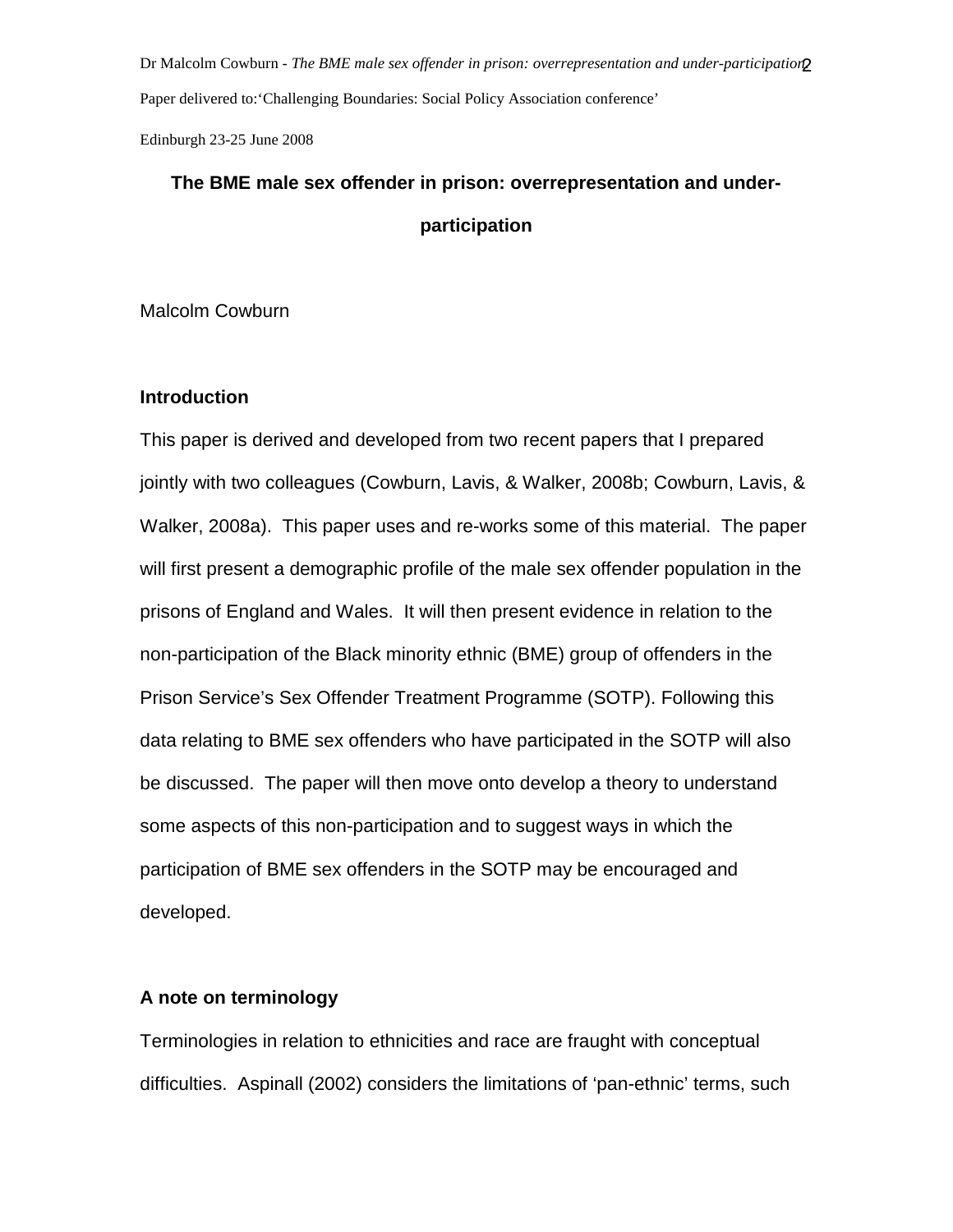Dr Malcolm Cowburn - *The BME male sex offender in prison: overrepresentation and under-participation.* 3 Paper delivered to:'Challenging Boundaries: Social Policy Association conference'

#### Edinburgh 23-25 June 2008

as 'BME'. He describes such groupings are 'statistical collectivities' (Aspinall 2002; p. 803) and 'the groups thus defined will be nothing more than meaningless statistical collectivities that do not represent any of the constituent groups within the term.' (Aspinall 2003; p. 811). This paper uses the collective term Black Minority Ethnic – or, more accurately, this paper uses the acronym 'BME' which is commonly used within the Prison Service (H. M. Prison Service, 2005). Aspinall has pointed out (2002; p. 804-805), this term is currently used by a number of Government Departments in the UK, for example, the British Government's Central Office of Information (Central Office of Information (COI), 2005) uses the term. At the outset, this paper will use the term BME. However, toward the end of the paper difficulties with the term will be highlighted when analysing issues related to the diverse cultures contained within the term BME. Where the terms "Black" and "White" are used to denote race (as defined only by skin colour) capital letters are used to denote the ideological constructs implicit in the terms, however where cited sources use the terms the original typographic case is reproduced. Where issues specific to particular ethnic groups occur, the specific group is identified.

# **Demographic profile of the male sex offender population in the prisons of England and Wales**

Currently, there are 8,106 male sex offenders in the prisons of England and Wales (H. M. Prison Service, 2007a). In 1989, the number was 3,000 and this had increased in 1995 to 3,528 (Cowburn, 1996). In twelve years the population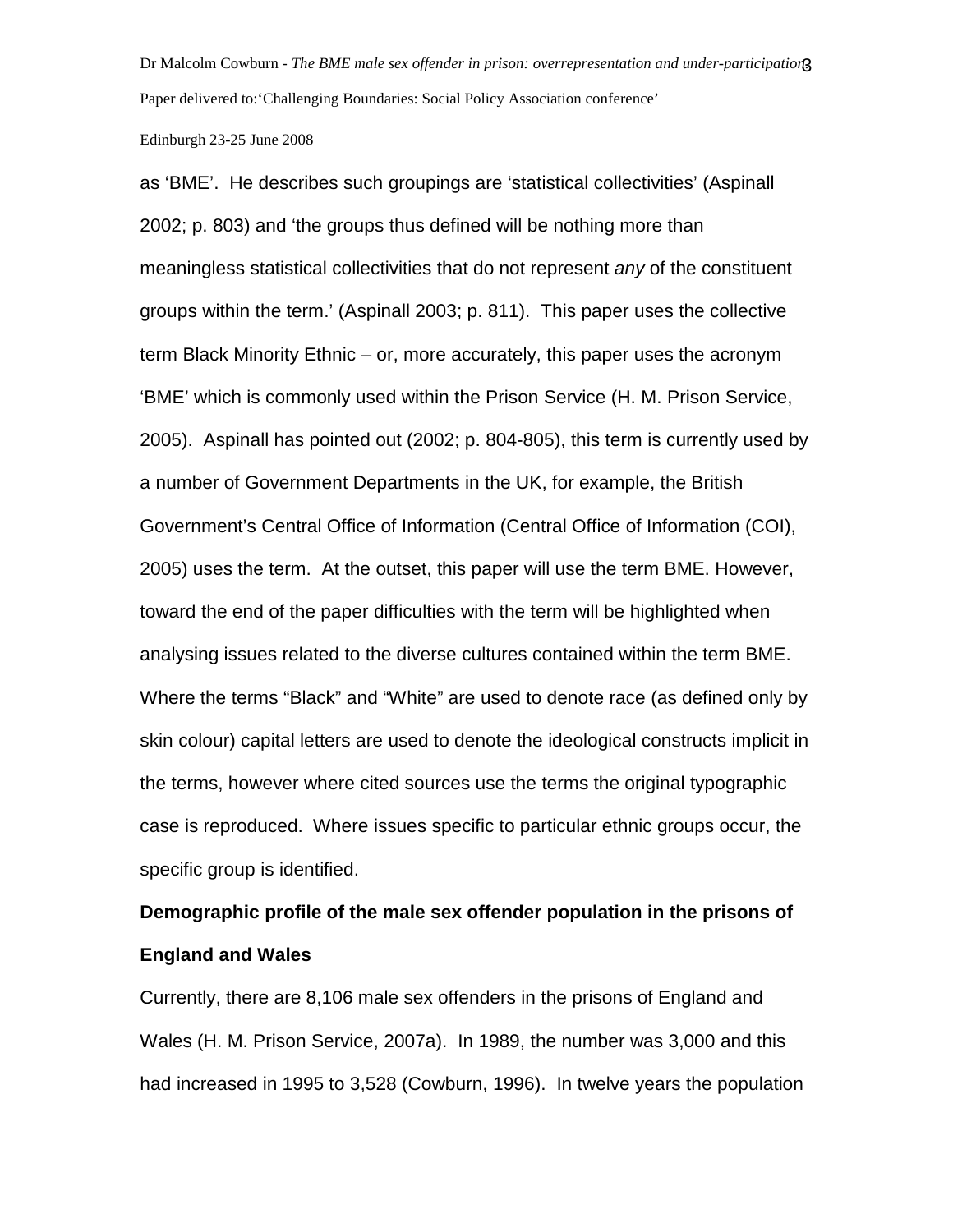Dr Malcolm Cowburn - *The BME male sex offender in prison: overrepresentation and under-participation.* 4 Paper delivered to:'Challenging Boundaries: Social Policy Association conference'

### Edinburgh 23-25 June 2008

has more than doubled. Within this increase it is apparent that the proportion of BME men in the prison population has increased significantly. The proportion of BME men in the prison population of sex offenders has risen from 12.2% in March 1989 to 17.7% in May 2007 (Cowburn et al 2008a; p. 20). The governmental terminologies in relation to race and ethnicities changed during this period (see Cowburn et al 2008a for a fuller exposition). It is important to set this data in the context of the overall ethnic composition of these countries. In England and Wales the majority of the population classify themselves a White (87.5%), 4.4% of the population identify as Asian/Asian British, the Black/Black British grouping constitutes 2.2% of the population, 1.4% consider themselves to be of mixed race, 0.4 are Chinese and other ethnic groups also make up 0.4% of the population (National Statistics, 2003). These general categories include subgroupings as follows: 'White' incorporates British, Irish and Other White; 'Asian/Asian British' includes Indian, Pakistani, Bangladeshi, Other Asian; Black/Black British includes – Caribbean, African, Other Black; 'Mixed' includes White & Black Caribbean, White & Black African, White & Asian.

### Age & ethnicity

Of the general population of male sex offenders 55.4% are aged over 40 years old. However, in the white group 61.3 per cent are aged over 40. The BME groupings present a very different picture: only 31.3% of the Black/Black British group, and 21.1 per cent of Asian/Asian British male sex offenders are over 40. Moreover, in the younger groupings: only 4.4 percent of the white group is aged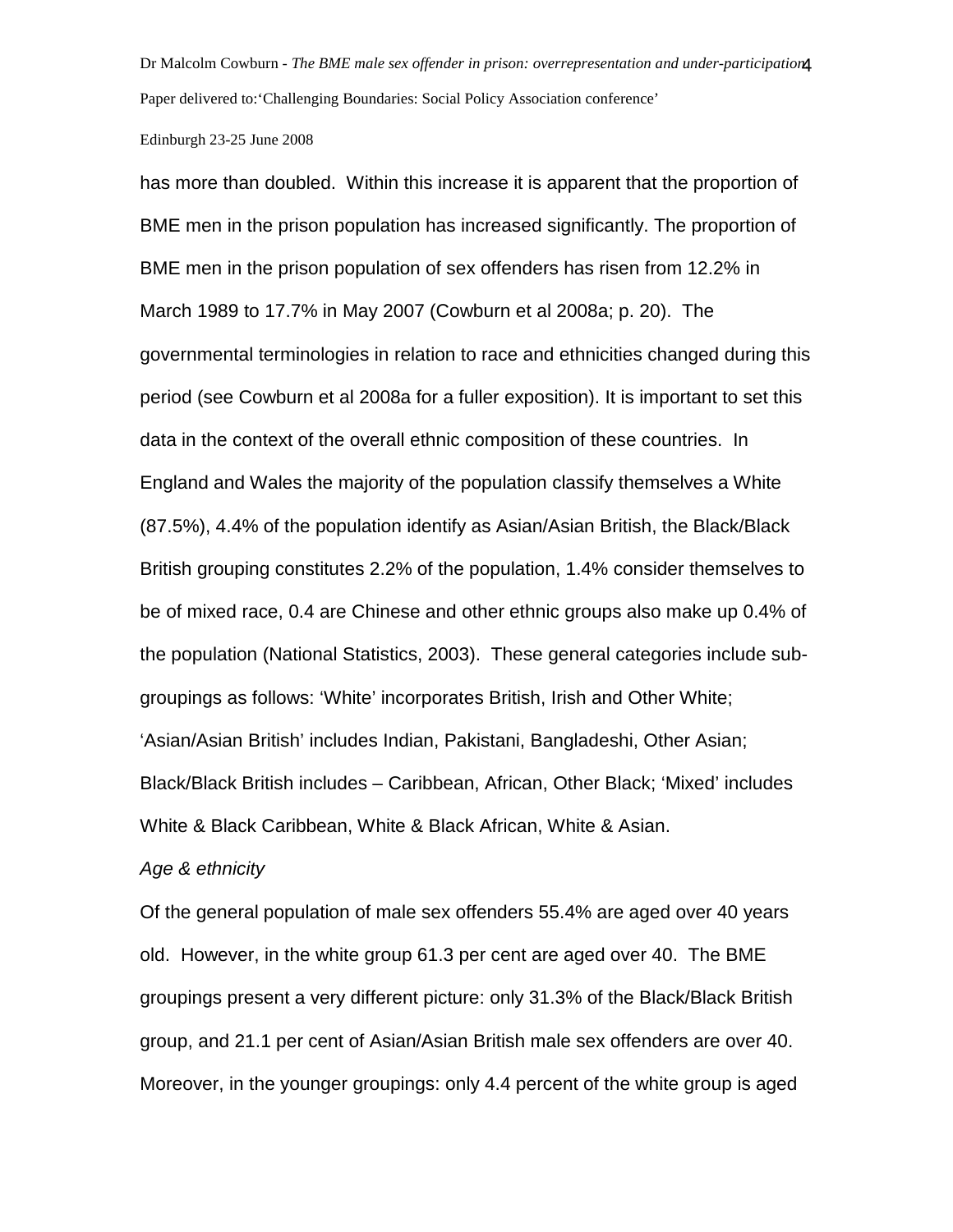Dr Malcolm Cowburn - *The BME male sex offender in prison: overrepresentation and under-participation.* 5 Paper delivered to:'Challenging Boundaries: Social Policy Association conference'

### Edinburgh 23-25 June 2008

under 21, whereas 10.8 per cent of the Black/Black British group and 6.1 of the Asian group are aged under 21. BME sex offenders are hugely over represented in the younger groups (for example, in the 21-29 year old group, Black offenders are 16.8 per cent of this group and Asian offenders are 13.2 per cent – together they represent 30 percent of the whole group) (H. M. Prison Service, 2007).

### Ethnicity & type of offence

As in 1989 (Cowburn 1996) the majority of BME offenders are serving sentences for sexual offending against adults, in particular for rape. Just over 59 per cent of the male sex offenders in prison are serving sentences for offences against adults. In this offence-type group, the proportion of BME offenders is significantly higher than in the group that have offended against children (Black and Asian offenders constituting over 20 per cent of the group, compared to just over 7 percent for the group with child victims) (H.M. Prison Service 2007a)

Emerging from these data are two key issues which will be considered later in this paper: age and ethnicity (BME sex offenders are younger than their white counterparts) and offence type and ethnicity (BME offenders are more likely to be convicted of sexual offences against adults).

# **Non-participation in Sex Offender Treatment Programme (SOTP) of BME sex offenders**

The under representation of BME sex offenders in prison treatment programmes is not a recent phenomenon (Cowburn 1996). In the late 1990s, Beech et al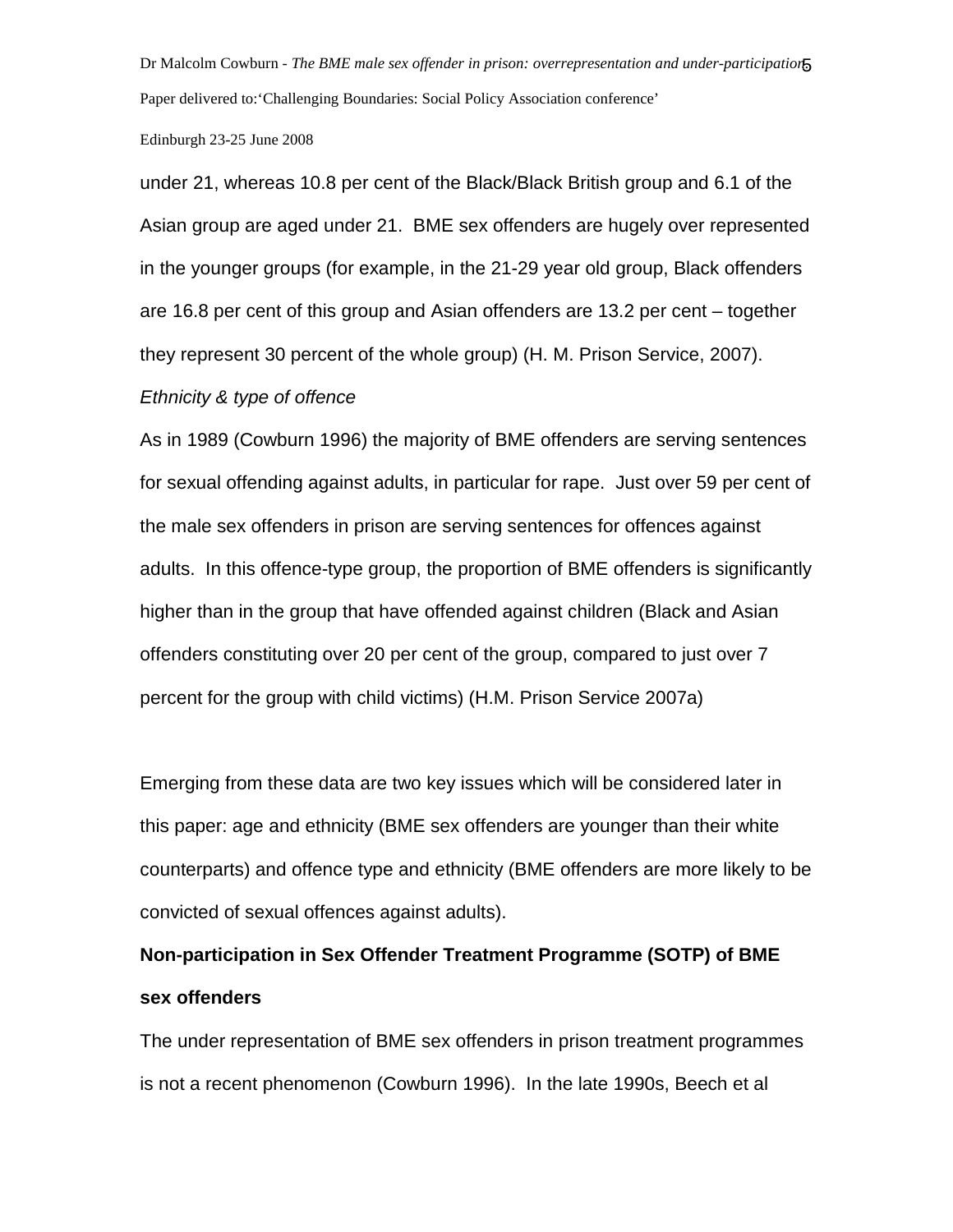Dr Malcolm Cowburn - *The BME male sex offender in prison: overrepresentation and under-participation.* 6 Paper delivered to:'Challenging Boundaries: Social Policy Association conference'

Edinburgh 23-25 June 2008

(Beech, Fisher, & Beckett, 1999; p. 89) noted that the Prison Service of England and Wales:

 … set up a 'SOTP Multi-Racial Advisory Group'. The purpose of which is to 'improve the accessibility and relevance of the SOTP to all prisoners and eliminate discrimination within treatment' by coordinating/arranging training to raise awareness in working with diversity;

coordinating/arranging research and turning research recommendations into action; receiving and responding to specific or general enquiries or concerns from anyone involved in the programme or its Throughcare, about multi-racial relevance or discrimination.

However, despite these efforts the situation of under representation has not changed. In the 2007 Impact Assessment of the SOTP (H.M. Prison Service, 2007b; p. 2) it is noted:

It has been established from the last year of monitoring that Black and Asian groups are under-represented on SOTP. Black and Asian prisoners appear less likely to start SOTP than should be expected given the national population. They have higher drop out rates than White prisoners.

The under-representation of BME sex offenders is explored further later in this paper, but before doing it is important to explore what information is available in relation to the experience of those BME sex offenders who have participated in the SOTP.

## **BME sex offenders who participate in SOTP**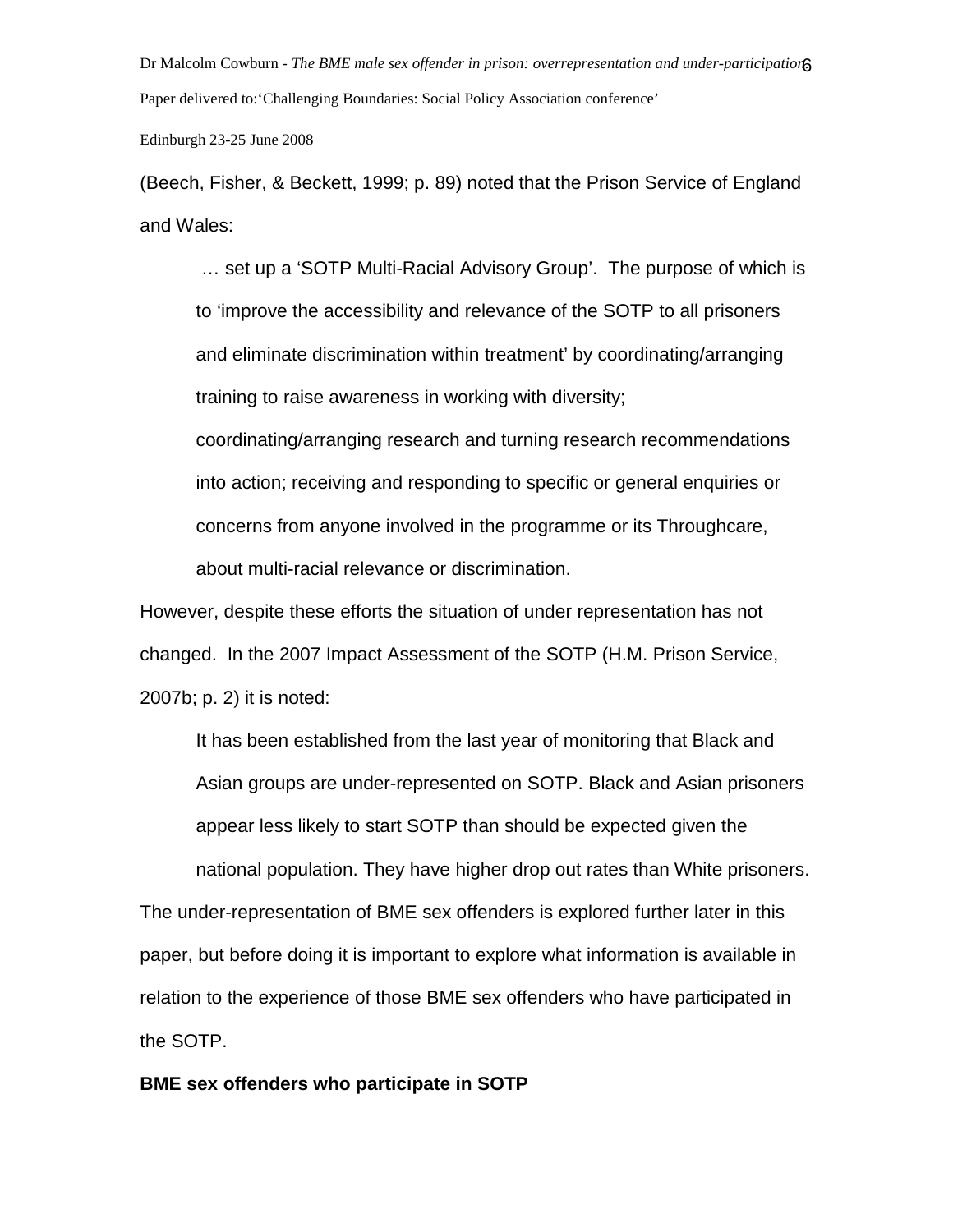Dr Malcolm Cowburn - *The BME male sex offender in prison: overrepresentation and under-participation.* 7 Paper delivered to:'Challenging Boundaries: Social Policy Association conference'

#### Edinburgh 23-25 June 2008

Patel (1997) carried out research with 24 ethnic minority men who had just completed the SOTP programme. She found that most BME group members felt that the group facilitators treated them differently to White group members, with some reporting feeling victimised, stereotyped or patronised. Moreover, BME group members reported that they felt that cultural differences relating to their offence were minimised or ignored. Following this research, the Prison Service instituted a Race Awareness training programme for all SOTP facilitators and adapted their programme allocation criteria to recommend that single BME prisoners should not be placed in a group where the other group members were White. A follow up study in 2001, in 14 different prisons found that where Black and ethnic minority ethnic prisoners had been the sole BME members of a group they felt that issues relating to race and culture adversely affected treatment (Akhtar, 2001). The men indicated that more BME facilitators would be helpful and that facilitators required more awareness of racial and cultural differences.

In 2001, Patel and Lord found similar concerns from BME sex offenders, particularly in relation to a lack of cultural awareness on the part of White programme facilitators. This was identified as a specific deterrent to participation in groupwork.

More recently, Wakama (2005) explored the experience of treatment with Black and Asian sex offenders and White facilitators. Both groups agreed that there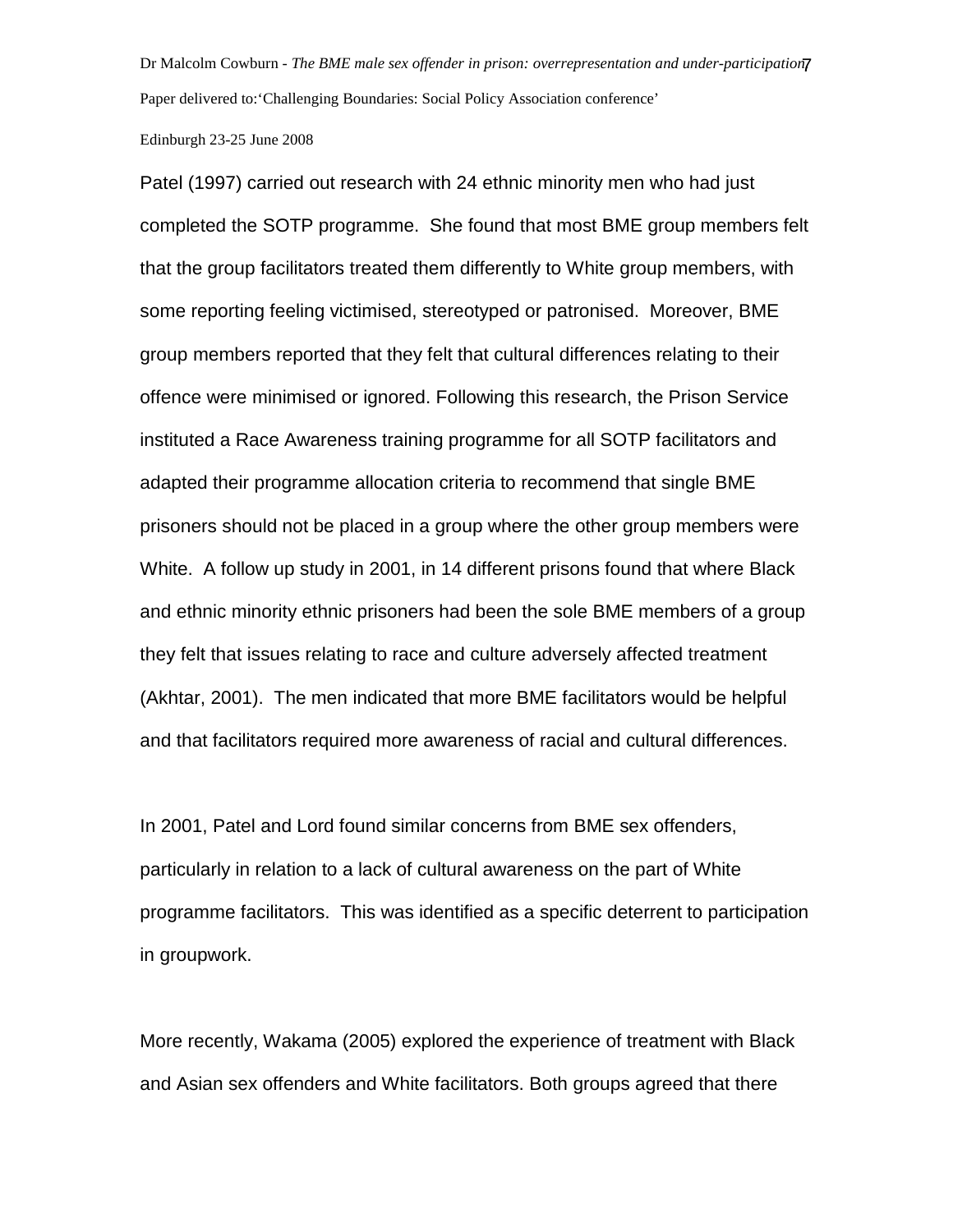Dr Malcolm Cowburn - *The BME male sex offender in prison: overrepresentation and under-participation.* 8 Paper delivered to:'Challenging Boundaries: Social Policy Association conference'

Edinburgh 23-25 June 2008

was difficulty in understanding the diverse cultural values and lifestyles and their impact on offending.

A common complaint of BME sex offenders in the research cited above is that the people delivering the programme lack an awareness of BME cultures, and are thus unable to communicate effectively with them. This raises issues in relation to both the ethnic make-up of staff teams delivering the SOTP and the training needed to support this group of staff.

Whilst some of the research indicates that some BME offenders prefer to work with BME staff, this should not be taken as common experience that is unproblematic. Gilligan and Akhtar (2006; p. 1373) have noted that one of the most important things for workers to be aware of, when working with Asian families, is the consequences of disclosing abuse and to be able to discuss these issues openly. The issue of the ethnicity of the worker was shown to be less important than their professional competence, and in fact, matched ethnicities clearly had some problems:

Participants urged agencies to give families choice about the identity of their worker. The woman speaking on behalf of group Z commented, Some people think 'yeah they prefer an Asian worker, an Asian female or Asian male', but maybe some families might think 'hang on a minute, an Asian worker, they may know all my community and they won't keep the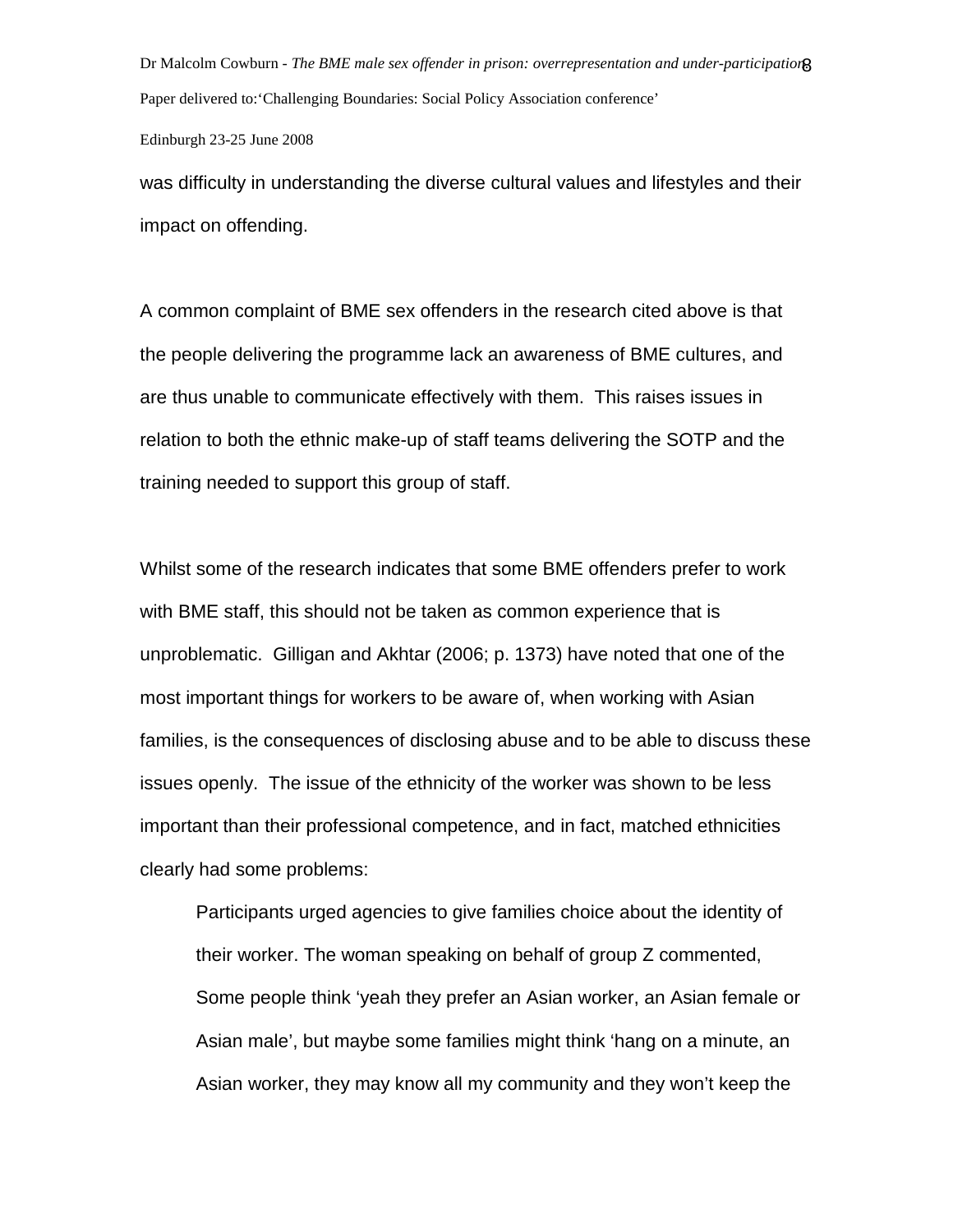Dr Malcolm Cowburn - *The BME male sex offender in prison: overrepresentation and under-participation.* 9 Paper delivered to:'Challenging Boundaries: Social Policy Association conference'

Edinburgh 23-25 June 2008

confidentiality', so they might feel a lot happier having a white worker. So we need to think about that and give them that choice.

The issue of confidentiality and the community may also apply to whether or not it is suitable to run groups solely for BME participants. Such issues require detailed consideration that could involve consulting with the BME group of offenders themselves.

The recent Impact assessment of the SOTP highlights the need for staff delivering the programme to be provided with training 'in diversity awareness, sensitivity and communication' (H.M. Prison Service, 2007b; p. 5). This is clearly an important area, however the issue of diversity is complex and multi-faceted.

# **Towards a model for understanding BME sex offender reluctance to participate in the SOTP**

Most prisoners have links with a range of communities outside the prison. It is from these links that their sense of identity originates and is often sustained during their prison sentence. It is therefore appropriate to consider a number of issues relating to the outside communities when trying to understand how BME prisoners respond to the SOTP. We suggest that four areas require attention: (i) the response of parts of the BME community to the Criminal Justice System; (ii) cultural constraints in talking about sex; (iii) the impact of religious beliefs and (iv) non-western models of identities in communities;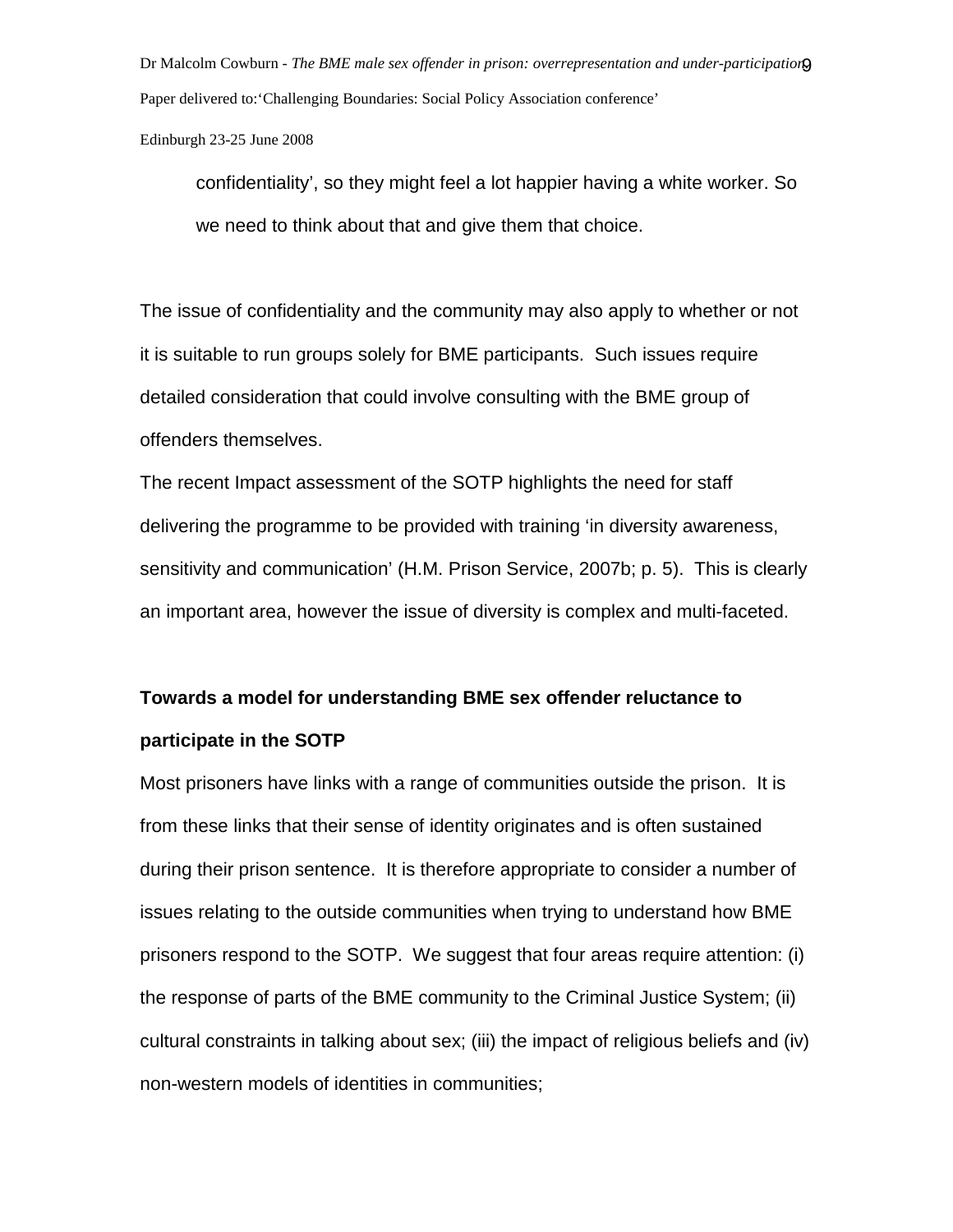Dr Malcolm Cowburn - *The BME male sex offender in prison: overrepresentation and under-participation.* 10 Paper delivered to:'Challenging Boundaries: Social Policy Association conference'

Edinburgh 23-25 June 2008

## (i) the response of parts of the BME community to the Criminal Justice System

The BME community is more heavily policed and proportionately more frequently and repeatedly convicted than the various white communities (Blink, 2005). The response of the wider BME community to the Criminal Justice System undoubtedly influences how BME prisoners understand and respond to prison. Although it is largely an unexplored area, it is likely that the BME experience of and response to community policing will inform BME responses to the experience of prison. Wilson (2003), in his recent research on imprisoned Black men aged 16-17 noted that they described their relationship with the Criminal Justice System as 'the game'. They acknowledged that the 'Game' is played slightly differently in prison than in the community – largely because of the greatly increased power prison officers have over inmates. The 'Game' has two modes of 'play'; that is, two ways of responding to and coping with prison authorities – 'Keeping Quiet' and 'Going Nuts'. As a strategy, 'going nuts' was used as a last resort and generally indicated that the inmate had (almost) lost control of his situation. However, the other strategy was more commonly used; Wilson (2003; p. 419) describes 'keeping quiet' thus:

'Keeping Quiet' is the first part of 'the Game', although it should be noted that, as one interviewee put 'we're not actually quiet'. Rather it meant 'biting your tongue', 'holding fire' or 'sucking it in' rather than being silent. Thus 'keeping quiet' did not imply a passive response to authority, but was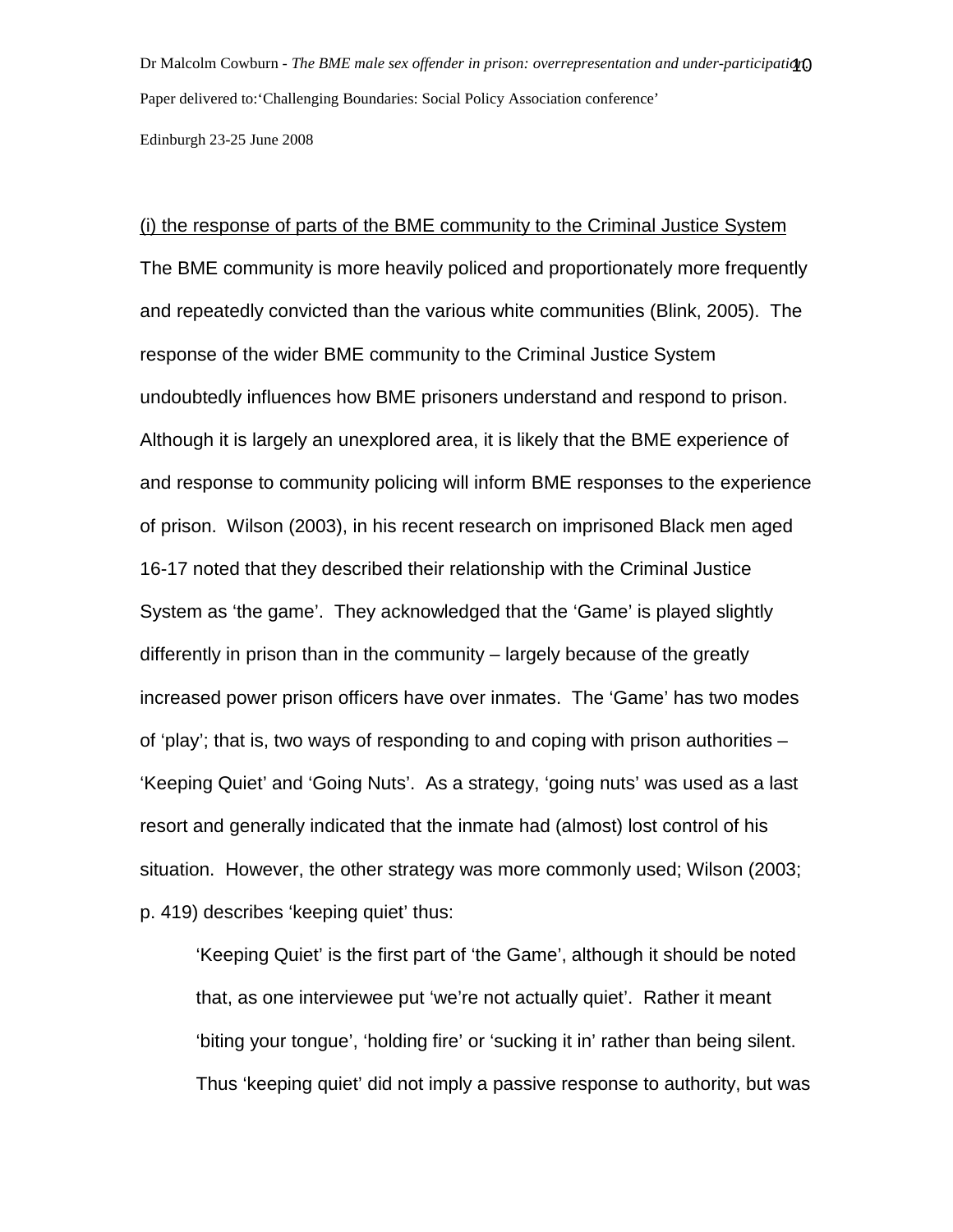Dr Malcolm Cowburn - *The BME male sex offender in prison: overrepresentation and under-participation.* 11 Paper delivered to:'Challenging Boundaries: Social Policy Association conference'

Edinburgh 23-25 June 2008

rather a prelude to seeking solace of other black friends on the wing as a way of sharing information and confirming, 'the Govs had taken liberties'. 'Keeping Quiet' was in short a form of intelligence gathering and a prelude to inter-group communication about individual members of staff. In this way the interviewees could establish which of 'the Govs' were 'safe' and which were not, thus allowing them to adapt 'the Game' to a micro level. Of course, sharing this information had the added advantage of further cementing group loyalty.

The implications of this strategy are two-fold; firstly it suggests that, as part of their survival strategy in prison, some black prisoners do not engage with prison programmes and secondly, this strategy of non-involvement is nurtured and supported by the black community in prison. Whilst the issue of how the BME sex offender relates to his ethnic group in prison is not known, this research is pertinent, given what has already been noted about the age profile of the BME sex offender in prison.

## (ii) Cultural constraints in talking about sex

In identifying and addressing this area, we draw upon research relating to the under-reporting of the sexual abuse of children in BME families. Whilst there is no automatic link with the underreporting of sexual abuse and BME sex offenders' apparent reluctance to discuss their sexual offending, some of the cultural inhibitors may be similar.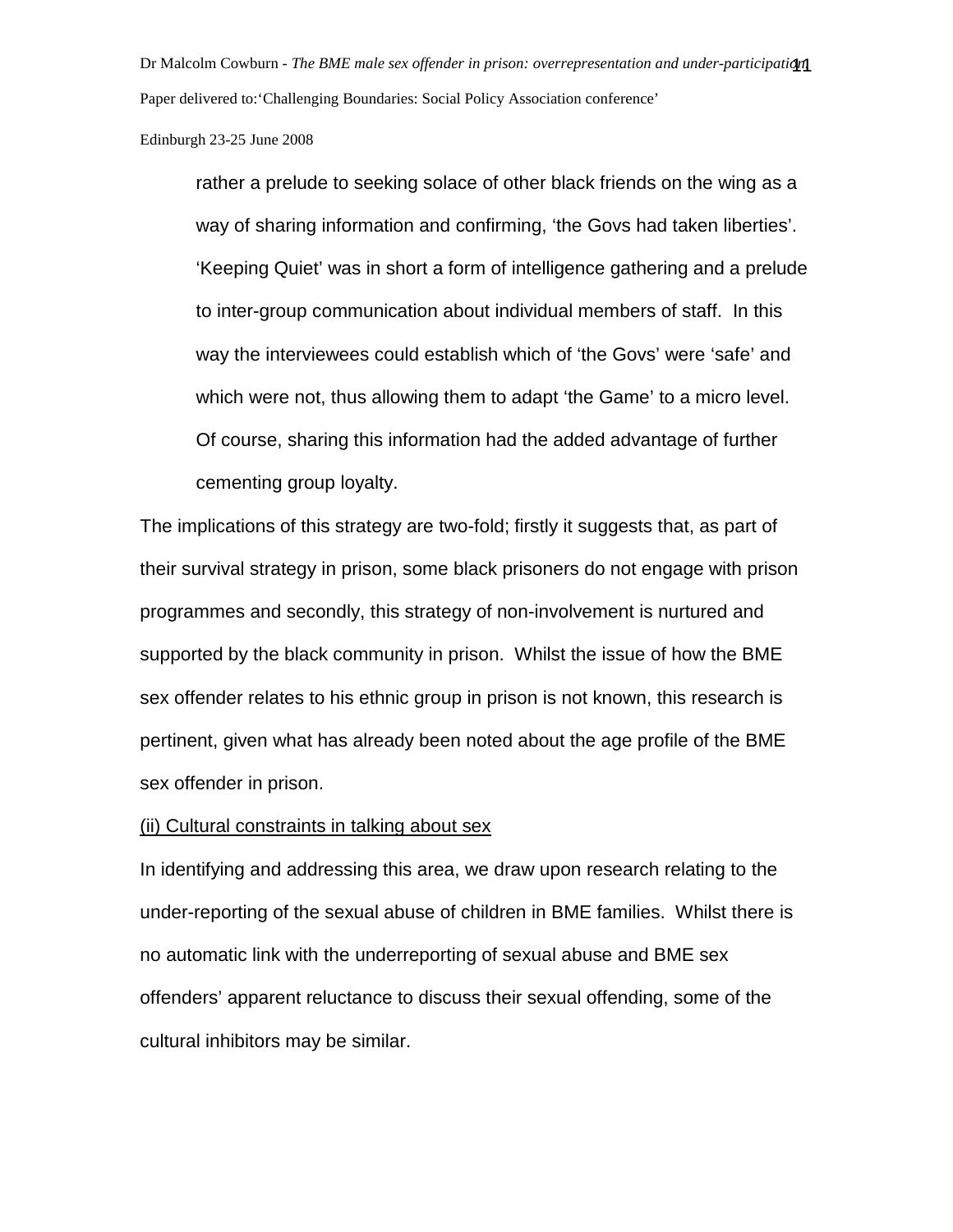Dr Malcolm Cowburn - *The BME male sex offender in prison: overrepresentation and under-participation.* 12 Paper delivered to:'Challenging Boundaries: Social Policy Association conference'

Edinburgh 23-25 June 2008

In 1989, Audrey Droisen (1989) suggested that the under reporting of sexual abuse in BME families could be accounted for by considering the interplay of the shame felt by victims and families and fear of racist treatment by social work and criminal justice authorities. The inhibitors to talking about abuse would equally, if not more so, apply to men who have committed offences.

The issue of shame and the response of the community has, more recently been explored by Gilligan and Akhtar (2006) in relation to South Asian communities. They have drawn attention to the potency of the following concepts - izzat (honour/respect), haya (modesty) and sharam (shame/embarrassment) – as inhibitors of talking about sexual matters. Within this context speaking with anyone about sexually coercive behaviours that have been publicly recognised by a criminal conviction will be very difficult.

Although, there may be less prominence given to one particular religious framework in other BME communities, the importance of the community context in understanding and interpreting individual behaviours has been highlighted by Owusu-Bempah and Howitt (2000). Using the work of other authors, they have highlighted the importance of community to both Black African and Chinese people. It may be that these communities also inhibit individuals and how they talk about sexual coercion.

## (iii) The impact of religious beliefs

Apart from the cultural constraints related to talking about sex, there may also be other inhibitors to talking about offending behaviour. Certainly, the first-named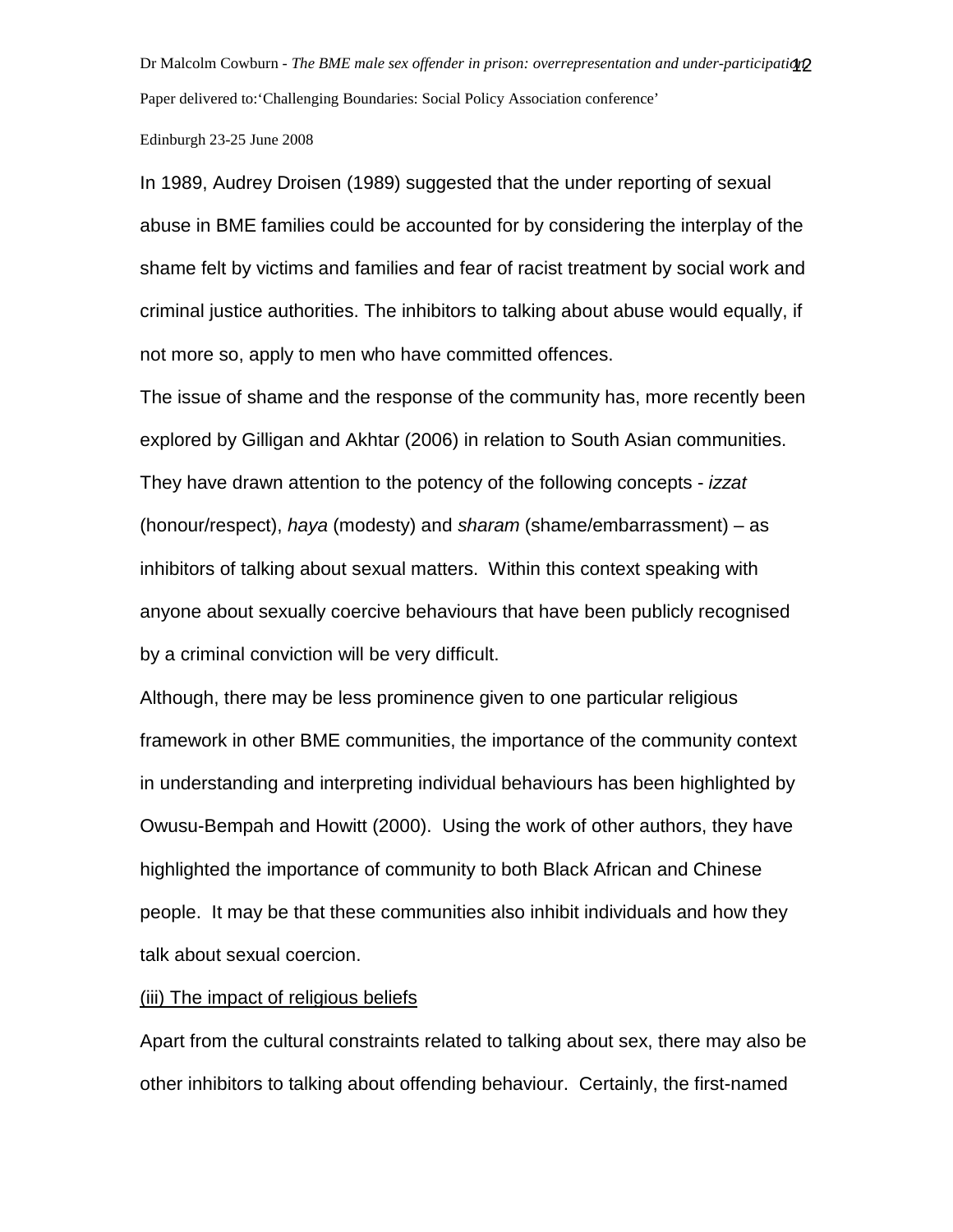Dr Malcolm Cowburn - *The BME male sex offender in prison: overrepresentation and under-participation.* 13 Paper delivered to:'Challenging Boundaries: Social Policy Association conference'

#### Edinburgh 23-25 June 2008

author has in his experience of working with sex offenders encountered evangelical Christians who have refused to talk about their offences saying that this is an issue for them and their God only. More recently Muslim sex offenders have come to the notice of the press. The Daily Telegraph on-line (Farmer, 2008) has recently suggested there may be a conflict between Islamic guidance not to talk about criminal offences and the Prison Service's need/duty to assess the risk that offenders may pose on release from prison. Inevitably part of this assessment is based on what offenders say about their offences. Clearly, there is a need for all concerned to engage in full discussion of the key issues. At present (April 2008) a search of the ISI (http://wok.mimas.ac.uk/) research databases reveals no literature that explores these very important issues. (iv) Non-western models of identities in communities

The importance of the community in how the BME individual understands him/herself stands in stark contrast to the individual in Western societies. Within Western societies since the eighteenth century there has developed a notion of the individual as a unitary, autonomous agent, largely independent of his/her environment. Owusu-Bempah and Howitt (2000; p. 114) suggest that western perspectives on the individual construe many dimensions of development – for example, emotion, personality, and health – in a very different way from other world cultures. They note (Owusu-Bempah and Howitt 2000; p. 114) that: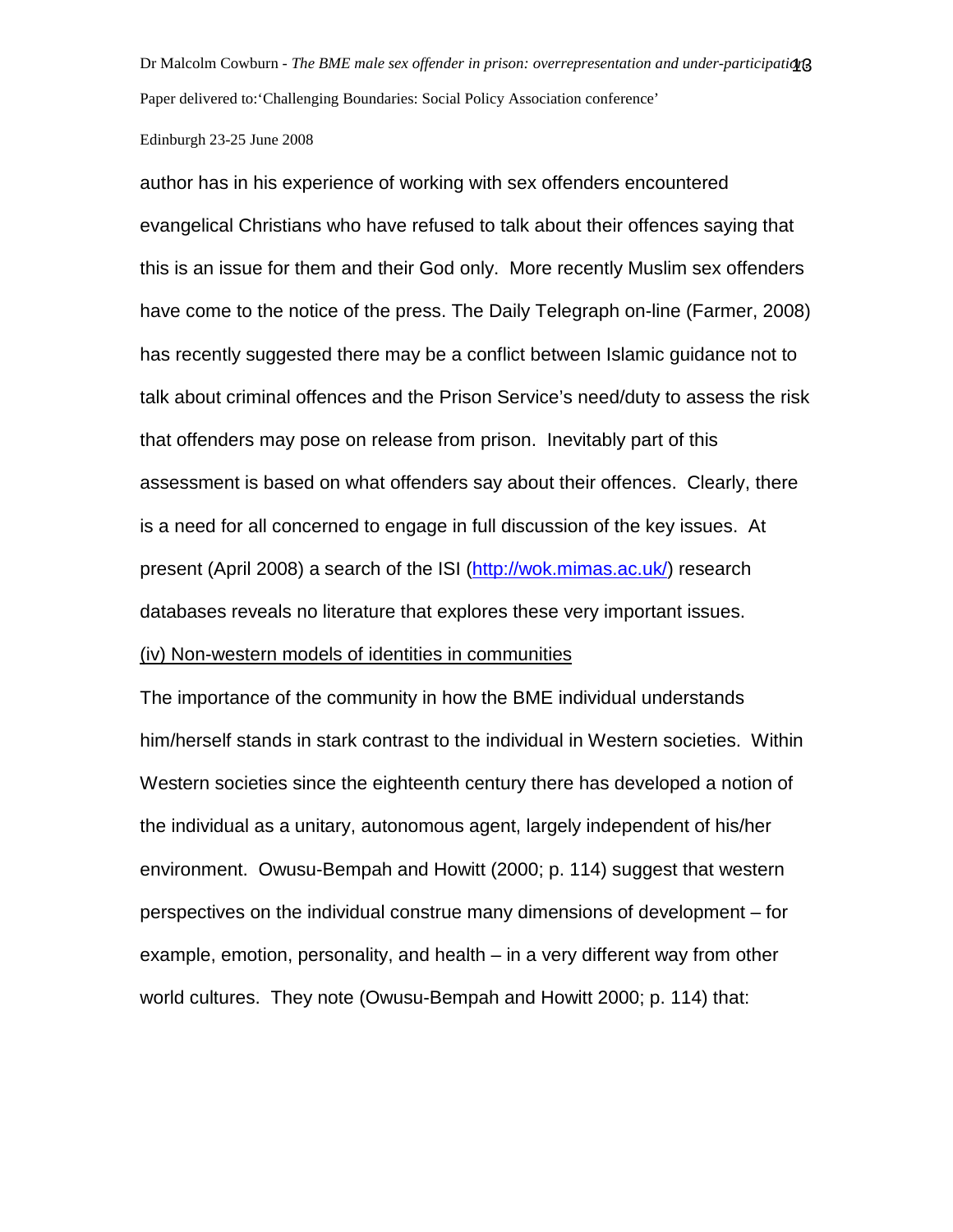Dr Malcolm Cowburn - *The BME male sex offender in prison: overrepresentation and under-participation.* 14 Paper delivered to:'Challenging Boundaries: Social Policy Association conference'

Edinburgh 23-25 June 2008

While Western psychology is concerned with the personality growth of the individual, Asian and African psychologies are concerned with one's harmony with other human beings, society, nature and the cosmos … They suggest that the individualistic assumptions behind western psychology have the potential to harm people from non-western cultures (Owusu-Bempah and Howitt 2000; p. 115). The issue of how cognitive-behavioural programmes, which are predicated on the notion of the rational unitary individual, affect BME people is one that has largely been overlooked.

In this section we have suggested that four cultural factors (the response of parts of the BME community to the Criminal Justice System; cultural constraints in talking about sex; the impact of religious beliefs and non-western models of identities in communities) may all impact on the willingness and ability of BME sex offenders to participate in the SOTP. Previous experience of the Criminal Justice System may predetermine how BME sex offenders respond to the custodial environment; cultural constraints may inhibit their ability to discuss their offending behaviour and an understanding of (themselves as an) individual with autonomy, agency and responsibility may be at odds with how they conceive themselves and their actions in the community.

## **Ways forward**

This paper has highlighted that attention needs to be given in the following key areas – cultural relevance of cognitive behavioural treatment; engagement (by treatment providers) with a wide range of communities in developing appropriate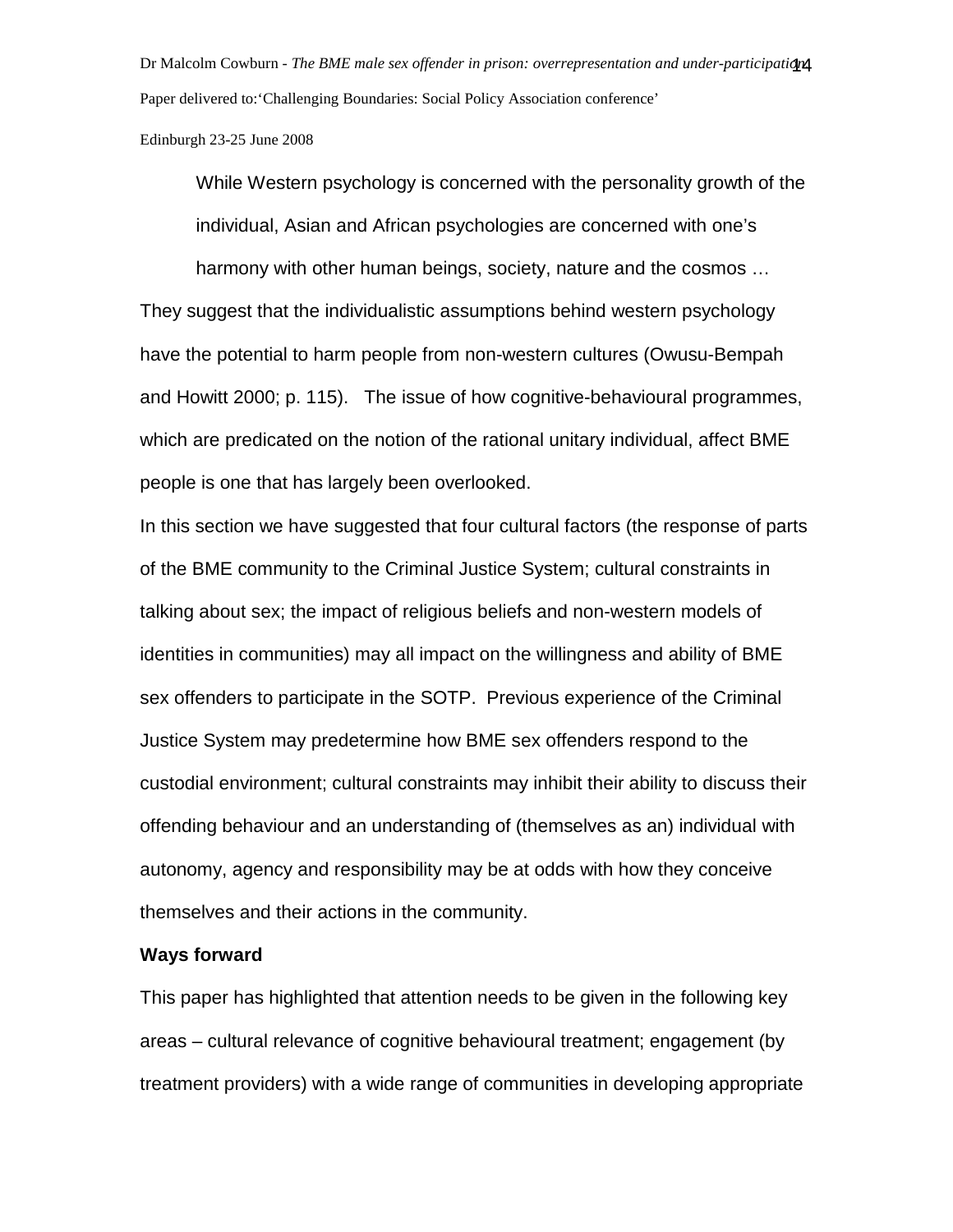Dr Malcolm Cowburn - *The BME male sex offender in prison: overrepresentation and under-participation.* 15 Paper delivered to:'Challenging Boundaries: Social Policy Association conference'

Edinburgh 23-25 June 2008

programmes; pragmatics of programme delivery (programme materials, ethnic make-up of staff delivering the SOTP, ethnic make-up of treatment groups, age and offence-type in treatment groups), staff training, and research.

Cultural relevance of cognitive behavioural treatment

This paper has suggested that the notion of the individual that underpins cognitive behavioural programmes is essentially Western. The individual is constructed as rational and unitary – capable of independent thought and action and, inevitably, totally responsible for her/his actions. This focus may be inadequate for working with people whose sense of self is inextricably bound up to the families and the various communities (including faith communities) within which they live. Whilst the BME sex offender may successfully learn the language of western cognitive-behavioural therapy, the question of how relevant this will be to his survival in a non-western community is yet to be asked. However, without asking this question the goal of greater BME participation in the SOTP may be inappropriate. More work with specific ethnic and religious communities inside and outside the prison may be an essential part of developing programmes that are culturally relevant and assist offenders to reintegrate into their communities in ways that help them to avoid re-offending. This will require greater community involvement in developing ethnically sensitive materials that engage rather than alienate all BME offenders.

Community engagement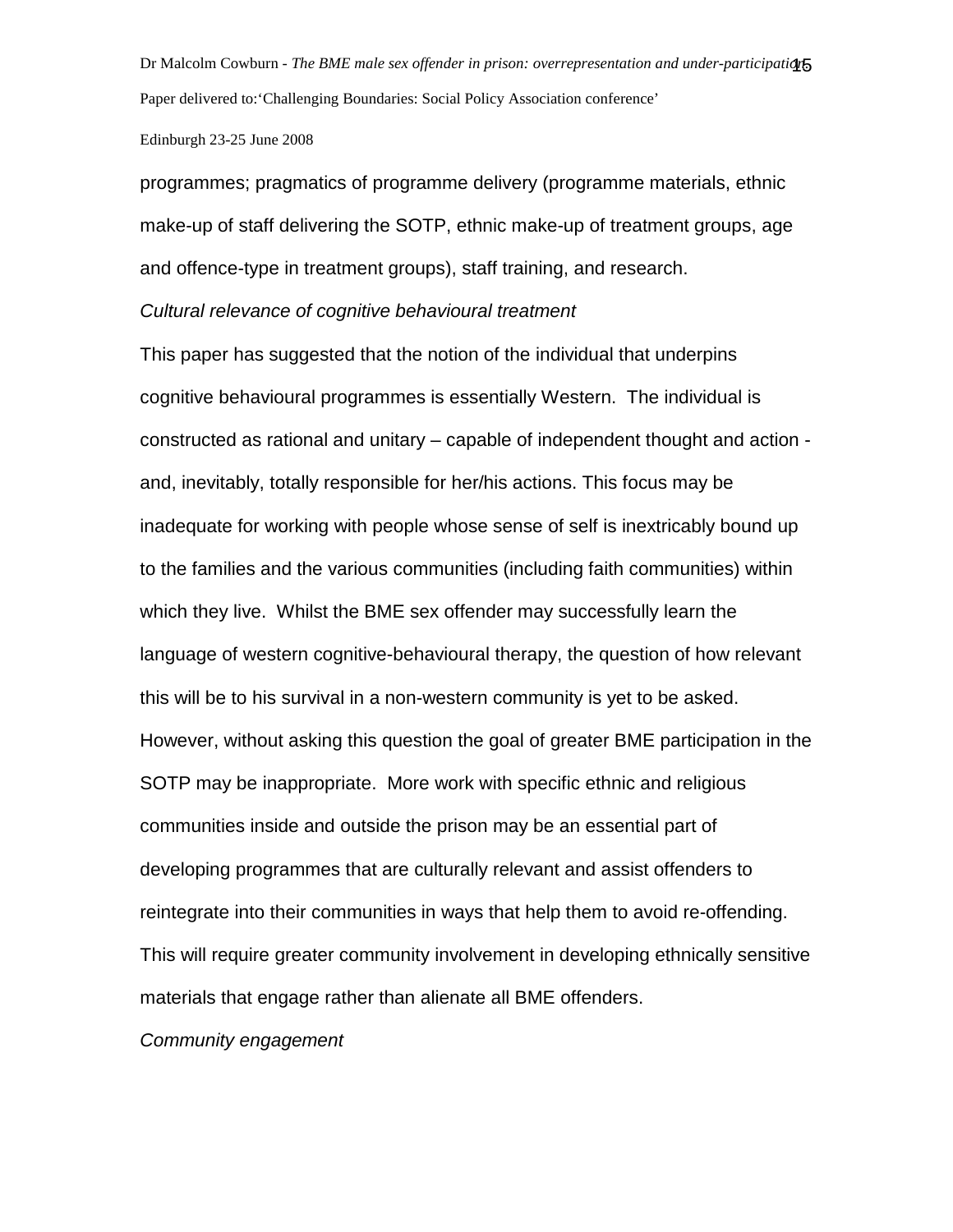Dr Malcolm Cowburn - *The BME male sex offender in prison: overrepresentation and under-participation.* 16 Paper delivered to:'Challenging Boundaries: Social Policy Association conference'

#### Edinburgh 23-25 June 2008

This paper has suggested that differing communities have different inhibitors to participation in the SOTP. There appears to be a need for programme providers to engage with diverse ethnic communities and religions in discussing issues of sexual offending, sexual threats, public protection and community safety.

Community engagement may both challenge perceptions of risk in a range of communities and highlight the need for the SOTP to be culturally sensitive.

### Pragmatics of programme delivery

There are three areas that require attention in this area: programme materials, staffing and the make-up of the treatment group.

(i) Programme materials, the two sections above have indicated cultural problems with the treatment model currently in use with sex offenders in prisons. Whilst the assumptions underpinning the programme need review and revision, these changes must be reflected in the nature of the treatment manuals that provide structure, content and guidance for staff delivering the programmes. At the invitation of H M Prison Service author of this paper has recently been involved in reviewing these materials for other prison courses – he and his co-reviewer noted – 'most of the manual is based around the western notion of the individual as being 'unitary' and autonomous. Non-western notions of the individual give equal and probably more importance to the individual as part of a family, a community and a religious faith. Such difference needs to be incorporated into the programme.' (Cowburn &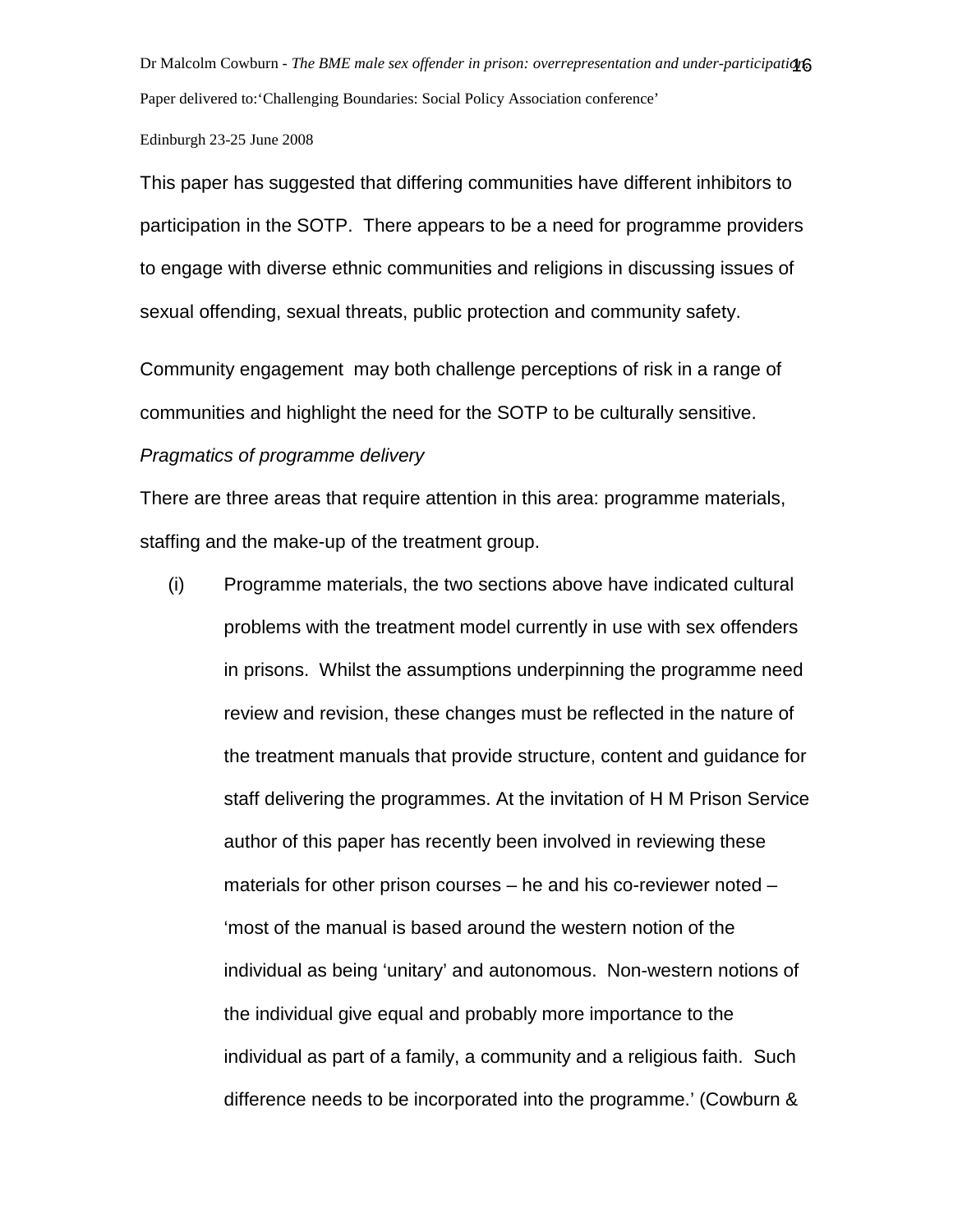Dr Malcolm Cowburn - *The BME male sex offender in prison: overrepresentation and under-participation.* 17 Paper delivered to:'Challenging Boundaries: Social Policy Association conference'

Edinburgh 23-25 June 2008

Bains 2008). It is, however, very encouraging that the Prison Service is subjecting the materials that it uses in courses for prisoners to outside scrutiny.

(ii) Ethnic make-up of staff delivering the SOTP. Whilst some of the above research indicates that some BME offenders prefer to work with BME staff, this should not be taken as common experience that is unproblematic. Gilligan and Akhtar (2006; p. 1373) note that one of the most important things for workers to be aware of, when working with Asian families, is the consequence of disclosing abuse and to be able to discuss these issues openly. The issue of the ethnicity of the worker was less important, and in fact, matched ethnicities clearly had some problems; they quote one woman who said:

> Some people think 'yeah they prefer an Asian worker, an Asian female or Asian male', but maybe some families might think 'hang on a minute, an Asian worker, they may know all my community and they won't keep the confidentiality', so they might feel a lot happier having a white worker. So we need to think about that and give them that choice.

(iii) Ethnic make-up of treatment groups, The issue of confidentiality and the community may also apply to whether or not it is suitable to run groups solely for BME participants. Whilst BME offenders (and staff) share the common experience of white racism, there are many other issues that will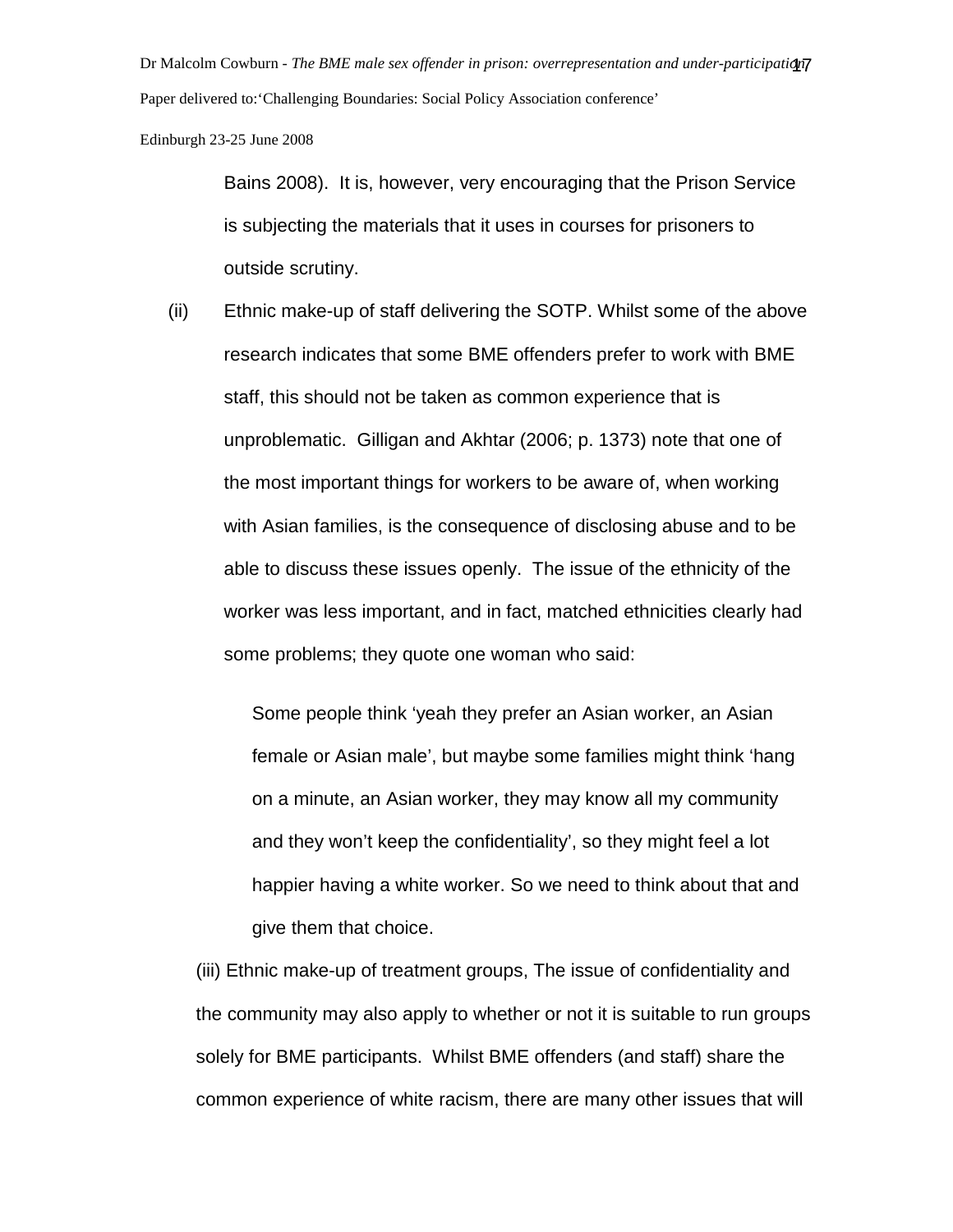Dr Malcolm Cowburn - *The BME male sex offender in prison: overrepresentation and under-participation.* 18 Paper delivered to:'Challenging Boundaries: Social Policy Association conference'

Edinburgh 23-25 June 2008

affect whether or not a BME only group is a way forward. These include issues related to privacy, cultural sensitivities, age and offence type. (iv) Age and offence-type in treatment groups. BME sex offenders are younger and are more likely to be convicted of offences against adults. This may point to a need for developing groups specifically for younger offenders who have assaulted adults.

## Staff Training

 The recent Impact assessment of the SOTP has highlighted the need for staff delivering the programme to be provided with training 'in diversity awareness, sensitivity and communication' (H.M. Prison Service, 2007b). Clearly there is much work to be done but this is an extensive area of staff development and it will not be achieved in a few half-day training courses. Additionally, it may be that the assumption is that this training is primarily for white staff. However, this may not be the case, BME staff may be familiar with one or two cultures and will all share the experience of racism, but culturally sensitive training is likely to be a need for all staff.

## Research

 This paper has highlighted a number of issues that may be relevant to the nonparticipation of BME sex offenders in the SOTP; however, these ideas need further exploration through rigorous research. Exploring the inextricable impact/affect of communities, religions and cultures is an area for further urgent inquiry.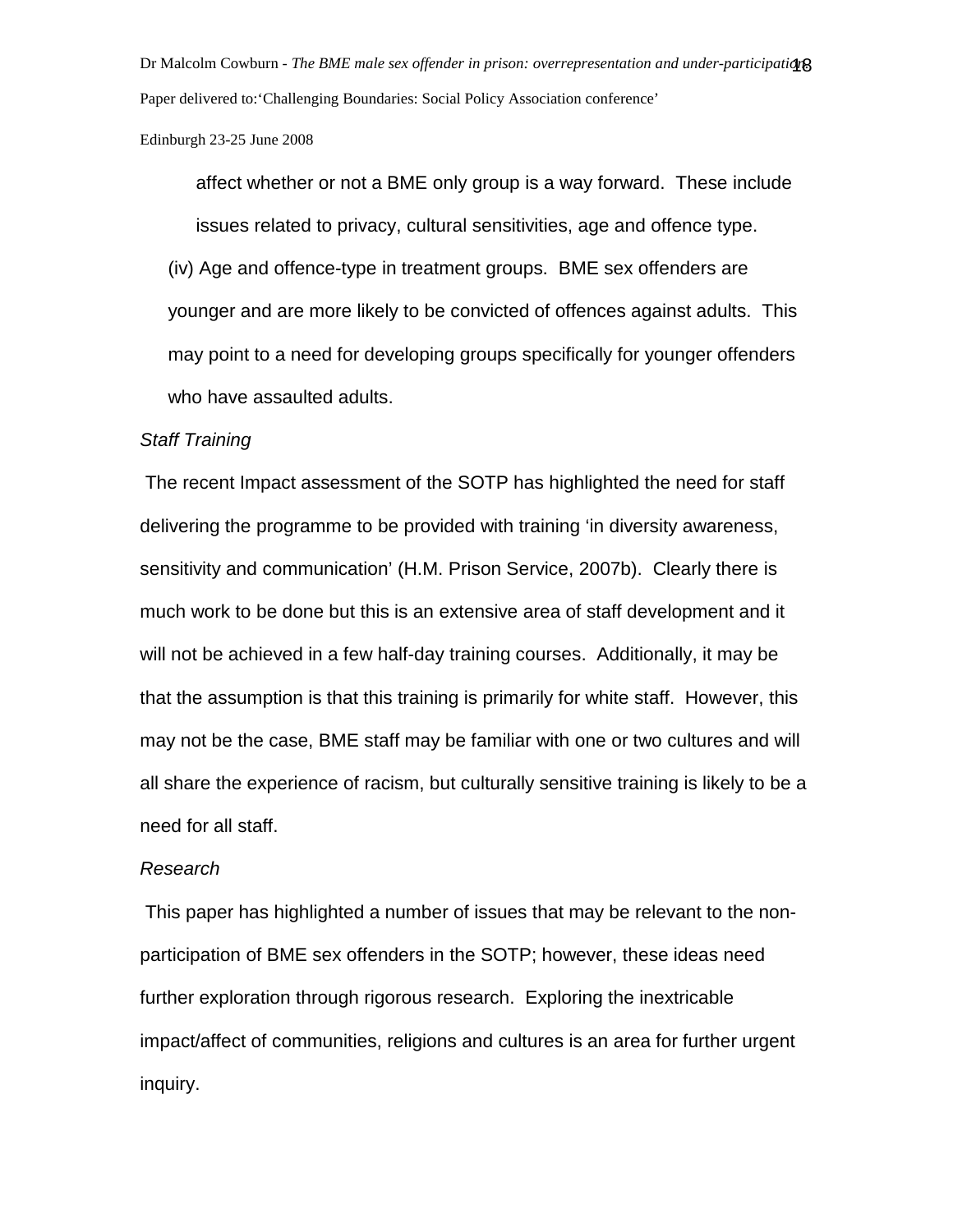Dr Malcolm Cowburn - *The BME male sex offender in prison: overrepresentation and under-participation.* 19 Paper delivered to:'Challenging Boundaries: Social Policy Association conference' Edinburgh 23-25 June 2008

**Conclusion**

This paper has demonstrated that the issue of (non) participation of BME sex offenders in groupwork based treatment programmes is complex and multifaceted. However, the purposes of the SOTP (risk assessment, risk management and risk reduction (Beech et al., 1999; p. 9) ) are relevant to all offenders, and, most significantly, all communities. This paper has highlighted the importance of knowing more about communities and including them in the business of the SOTP – as outlined above. The challenge for policy makers, researchers, programme managers and the people delivering the programme is how to explore the issues raised in this paper and incorporate them in programme development at all levels.

## **References**

- Akhtar, S. (2001). An Evaluation of the Prison Service Sex Offender Treatment Programme, Enhanced Thinking Skills Programme, Reasoning and Rehabilitation Programme. London: Unpublished Prison Service Report.
- Aspinall, P. J. (2002). Collective Terminology to Describe the Minority Ethnic Population: The Persistence of Confusion and Ambiguity in Usage. Sociology, 36(4), 803-816.
- Beech, A. R., Fisher, D., & Beckett, R. (1999). Step 3: An Evaluation of the Prison Sex Offender Treatment Programme. London: Home Office.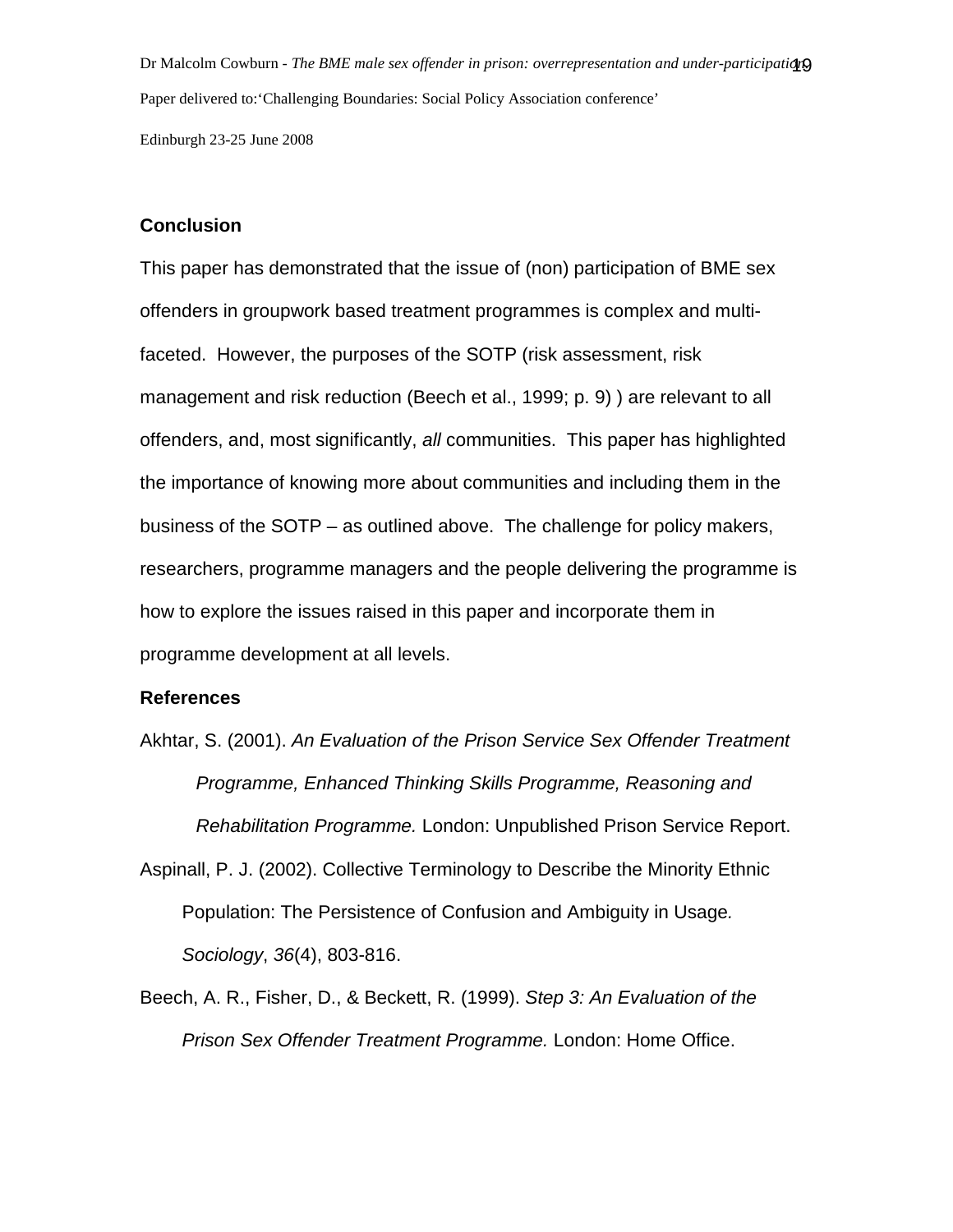Dr Malcolm Cowburn - *The BME male sex offender in prison: overrepresentation and under-participati* 20 Paper delivered to:'Challenging Boundaries: Social Policy Association conference'

Edinburgh 23-25 June 2008

- Blink. (2005). A Black Manifesto for EQUALITY IN OUR LIFETIME. http://www.blink.org.uk/bm/intro.asp
- Central Office of Information (COI). (2005). Black/Minority Ethnic Communities:. Retrieved 16th December, 2007, from

http://www.commongoodresearch.gov.uk/bmes

- Cowburn, M. (1996). The Black Male Sex Offender in Prison: images and issues. Journal of Sexual Aggression, 2(2), 122-142.
- Cowburn, M. & Bains, H. (2008). Diversity Review on: Thinking Skills Programme. London: Unpublished report for H.M. Prison Service.
- Cowburn, M., Lavis, V., & Walker, T. (2008a). Black Minority Ethnic Sex Offenders. Prison Service Journal, In press.
- Cowburn, M., Lavis, V., & Walker, T. (2008b). BME Sex Offenders in Prison: The Problem of Participation in Offending Behaviour Groupwork Programmes - A Tripartite Model of Understanding. British Journal of Community Justice, 6(1), 19-34.
- Droisen, A. (1989). Racism & Anti-Semitism. In E. Driver & A. Droisen (Eds.), Child Sexual Abuse: Feminist Perspectives. London and Basingstoke: MacMillan.
- Farmer, B. (2008). Muslim sex offenders may opt out of treatment. Retrieved 11.04, 2008, from http://www.telegraph.co.uk/news/main.jhtml?xml=/news/2008/04/08/nmusli

m108.xml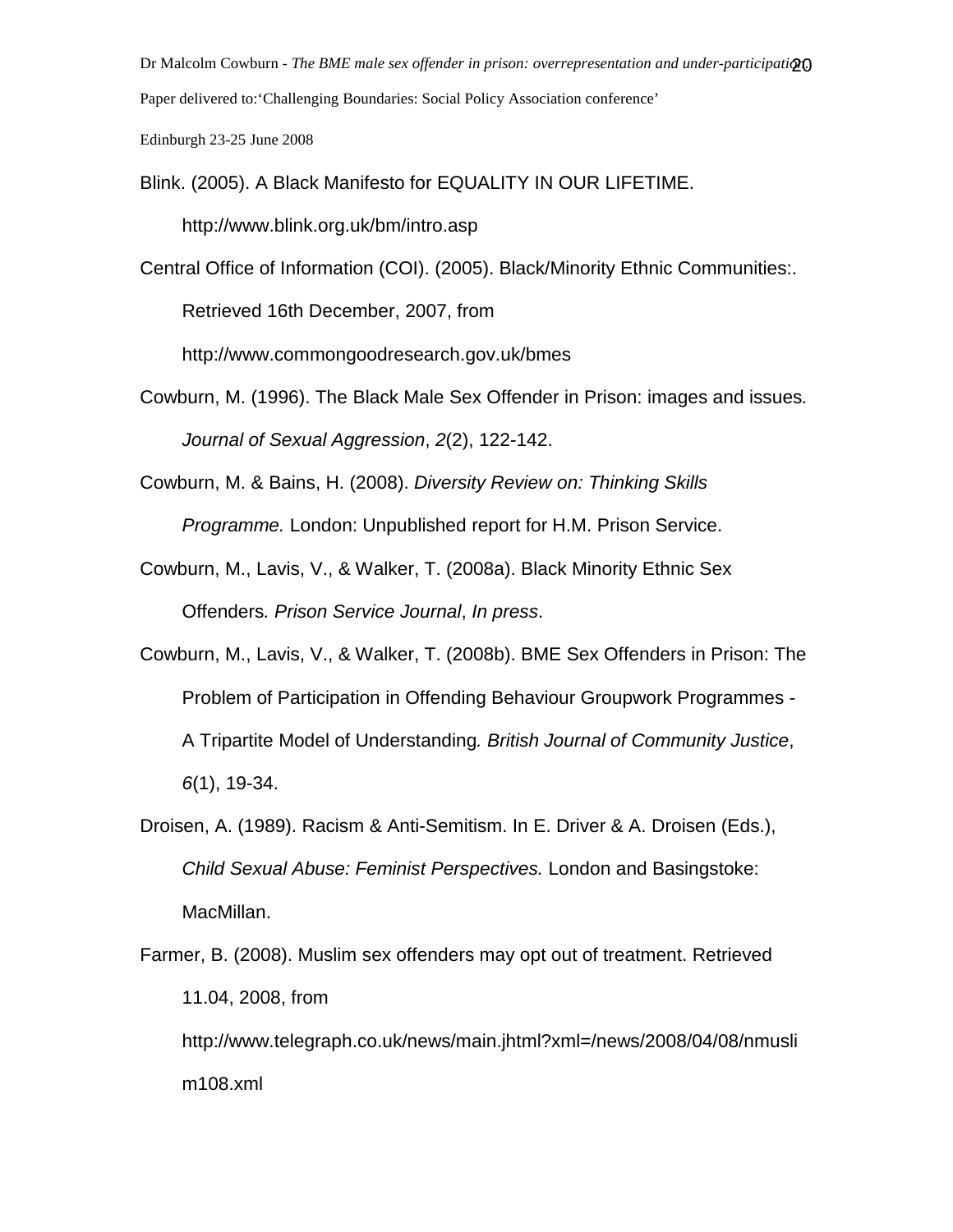Dr Malcolm Cowburn - *The BME male sex offender in prison: overrepresentation and under-participati* Paper delivered to:'Challenging Boundaries: Social Policy Association conference'

Edinburgh 23-25 June 2008

- Gilligan, P. & Akhtar, S. (2006). Cultural Barriers to the Disclosure of Child Sexual Abuse in Asian Communities: Listening to What Women Say. British Journal of Social Work, 36, 1361-1377.
- H. M. Prison Service. (2005). The Prison Service Associate Race Equality Scheme. London: The Home Office.
- H. M. Prison Service. (2007). Demographic data concerning the male BME sex offender population in the prisons of England and Wales: May 2007. Personal communication to M. Cowburn.
- H.M. Prison Service. (2007). Impact Assessment: Sex Offender Treatment Programme. London: H.M Prison Service.

National Statistics. (2003). Census 2001- Ethnicity and Religion in England and Wales. Retrieved 17th December, 2003, from http://www.statistics.gov.uk/census2001

Owusu-Bempah, K. & Howitt, D. (2000). Psychology Beyond Western Perspectives. Leicester: British Psychological Society.

Patel, K. (1997). Evaluating the sex offender treatment programme: does it meet the needs of ethnic minorities? London: Unpublished Prison Service Report.

Wakama, S. B. (2005). The Impact of Race and Culture on the Sex Offender Treatment Programme: From the perspective of Ethnic Minority prisoners and White Facilitators. Unpublished MSc, University of Leicester, Leicester.